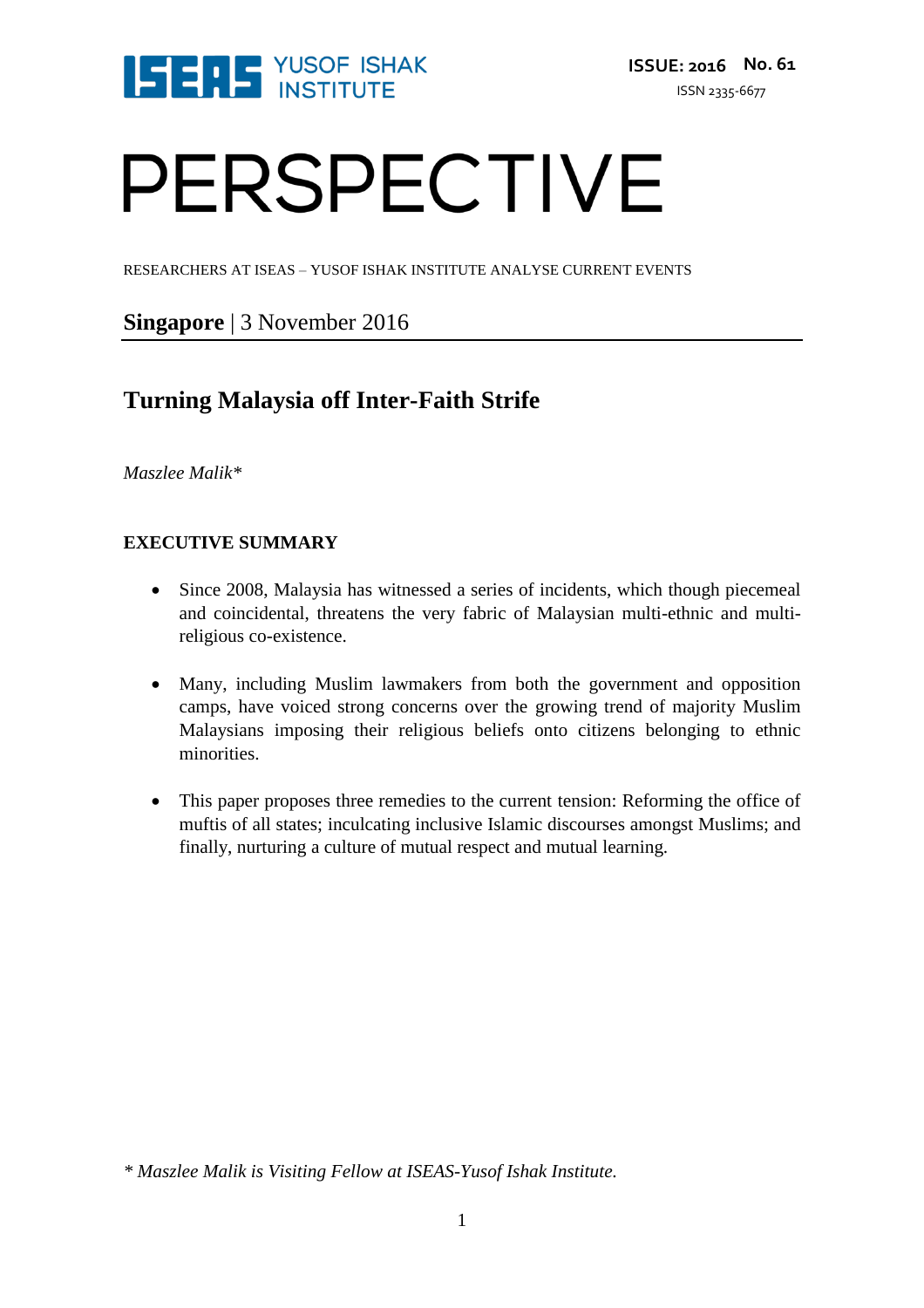

#### **INTRODUCTION**

A series of incidents in recent years has been undermining the religious harmony that Malaysia has thus far enjoyed. This began the infamous "cow-head protest" in Shah Alam in August 2009<sup>1</sup> against a proposed Hindu temple in Section 23, which displayed unveiled disrespect and hatred towards Hindu citizens; and continued with three churches being torched in the Klang Valley in early January  $2010<sup>2</sup>$  This was followed by apparent retaliatory arson attacks against two suraus in Muar in late January  $2010$ .<sup>3</sup> Then came the mind-numbing act of incitement on the 20 April 2015 by 50 residents in Taman Medan over the display of a cross on a newly minted church, 4 followed closely by the unfortunate Low Yat fracas<sup>5</sup> which led to the Red Shirt demonstration that further hyped racial tensions.<sup>6</sup>

Similarly, legal cases involving Shari'ah courts consequent upon the conversion of either spouse to Islam, battling for custody of the children have soured further the relationship between Muslims and believers of other faiths.<sup>7</sup> The religious ambience further deteriorated with the "Allah" word usage conundrum, the proposal to make Islamic and Asian civilisation studies compulsory at private universities and a parliamentary bill being presented that sought to allow conversion of minors to Islam based on only one parent's approval. 8

The public statements and actions by national Muslim leaders and state religious authorities have further exacerbated racial and religious discord and in some instances exhibited utter disrespect of other faiths and their adherents. A recent statement made by the Mufti of Pahang that non-Muslims who disagree with the proposed RUU 355 (or famously coined

 $\overline{a}$ <sup>1</sup> See: "Malaysian Muslims protest against proposed construction of Hindu temple". *The Boston Globe*. Associated Press. 29 August 2009. Archived from [the original](http://www.boston.com/news/world/asia/articles/2009/08/29/malaysian_muslims_protest_proposed_hindu_temple) on 1 September 2009. Retrieved 16 September 2016; "Malaysia Muslims protest proposed Hindu temple". Associated Press, 28 August 2009

<sup>&</sup>lt;sup>2</sup> [https://en.wikipedia.org/wiki/2010\\_attacks\\_against\\_places\\_of\\_worship\\_in\\_Malaysia](https://en.wikipedia.org/wiki/2010_attacks_against_places_of_worship_in_Malaysia)

<sup>3</sup> <https://www.malaysiakini.com/news/122463>

<sup>4</sup> <https://www.youtube.com/watch?v=Vdrgkdt64Zw>

<sup>5</sup> <http://english.astroawani.com/malaysia-news/low-yat-brawl-how-it-all-started-65802>

<sup>6</sup> <http://www.straitstimes.com/opinion/red-shirt-rally-brings-out-malaysians-insecurities>

<sup>7</sup> See: "In Malaysia, Islam's legal advance divides families and nation", *Reuters,* 12 July 2014.

<sup>&</sup>lt;sup>8</sup> A controversial child conversion bill was drafted to address concerns over the fate of children when a parent converts to Islam. The bill would have permitted unilateral conversions of minor children to Islam with the permission of only one parent. When conversion is allowed with the consent of only one parent, the right of the converting parent to change the child's religion is recognised, but the right of the non-Muslim spouse is ignored. Although this is allowed under sharia law in the states of Perak, Kedah, Negeri Sembilan, Sarawak, and Malacca, the controversial bill would have allowed the practice throughout the country. However, the government withdrew the bill on July 5 following vigorous criticism originating from the opposition, civil society, and some members of the ruling party. But this does not soothe non-Muslim outrage as the clause still exists in the Islamic enactments in the aforementioned states. (See: Malaysia 2013, International Religious Freedom Report, retrieved from: [http://www.state.gov/documents/organization/222357.pdf,](http://www.state.gov/documents/organization/222357.pdf) 25 August 2016)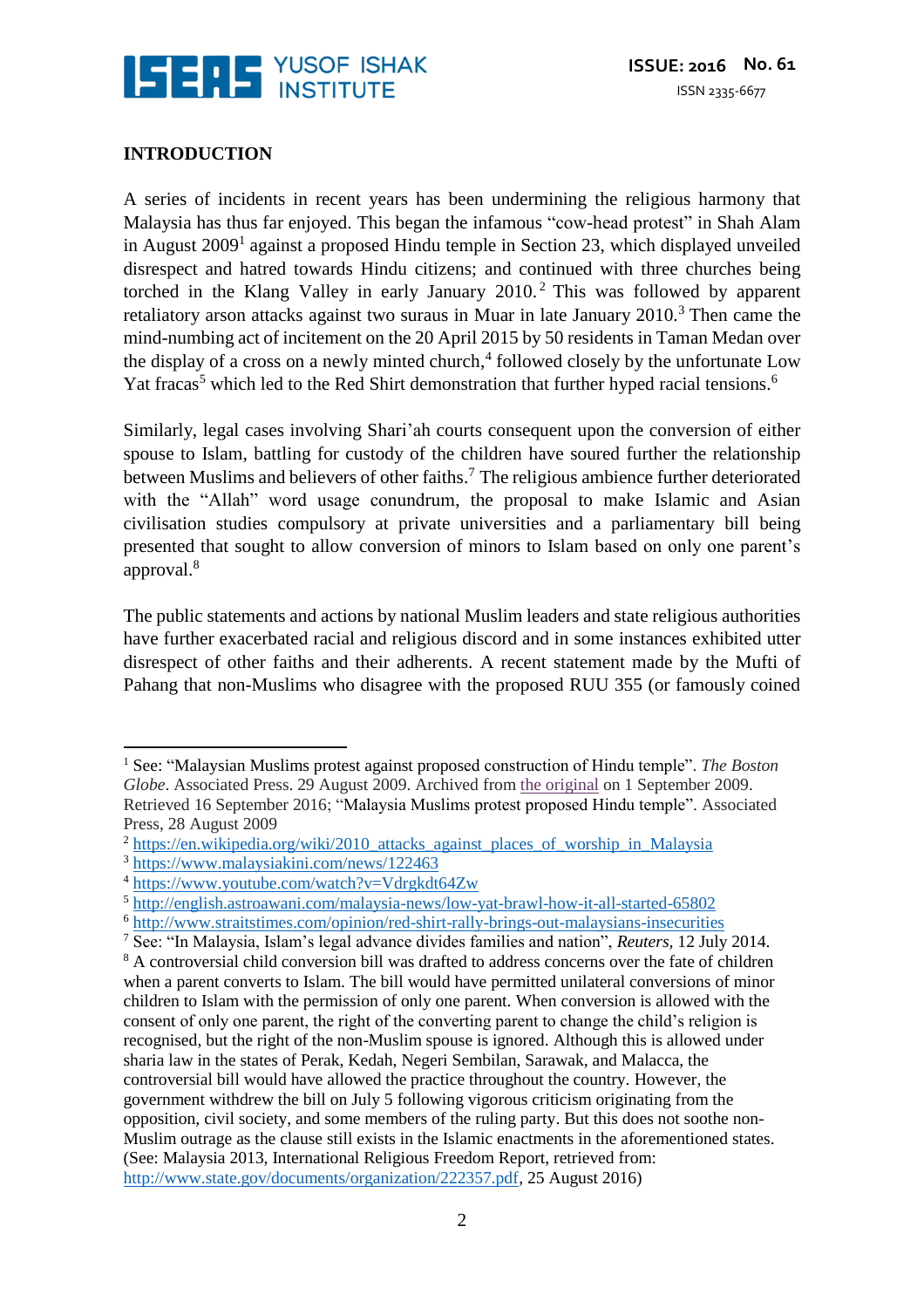

by PAS as the '*Hudud* Bill')<sup>9</sup> as '*Kafir Harbi'* (Infidels)<sup>10</sup> is a further gross aberration to the basic values of equality, diversity, mutual respect and harmony espoused by Islam.

The emergence of these issues may be piecemeal and coincidental, but the trend is threatening the very fabric of Malaysia's multi-ethnic and multi-religious make-up. Many, including Muslim lawmakers from both the government and opposition camps have raised concerns about Muslim Malaysians imposing their religious beliefs more and more upon the minorities. There are also strong suspicions that this is the purposive "divide and rule" agenda of powerful parties working to rouse a siege mentality amongst Muslims, and these are borne out by the lackadaisical handling and condoning of these racial and religious incidents by the authorities.<sup>11</sup>

This paper will however have to limit itself to a discussion of the excessive use of Islamism in the public sphere, without denying other factors that surely deserve the same attention. I also propose three major steps that can be taken by concerned actors to limit and reverse this condition.

#### **OVER-INSTITUTIONALIZING ISLAM**

In the Constitution, religious affairs are under the purview of Malaysia's respective states, headed by the rulers. It identifies these rulers (sultans of the states and the raja of Perlis) as the 'Heads of Islam' within their own territory. Sultans and Raja are present in nine of the country's 13 states, while in the other four states and in the Federal Territories (Wilayah Persekutuan), the YDP Agong acts as the highest Islamic authority. Religious authorities (Majlis Agama Islam Negeri) at the federal and state government levels oversee Islamic religious activities, and the Shari'ah courts. State governments through their religious authorities are legally responsible for the administration of mosques in the 13 states, including appointing imams and providing guidance on the content of sermons.<sup>12</sup>

<sup>10</sup> <http://www.straitstimes.com/asia/se-asia/pahang-mufti-criticised-for-explosive-remarks> <sup>11</sup> See more at: [http://www.themalaymailonline.com/malaysia/article/in-recurring-religious](http://www.themalaymailonline.com/malaysia/article/in-recurring-religious-conflicts-muslim-mps-ask-where-malaysia-is-headed#sthash.AGPuYg6K.dpuf)[conflicts-muslim-mps-ask-where-malaysia-is-headed#sthash.AGPuYg6K.dpuf](http://www.themalaymailonline.com/malaysia/article/in-recurring-religious-conflicts-muslim-mps-ask-where-malaysia-is-headed#sthash.AGPuYg6K.dpuf)

<sup>&</sup>lt;u>.</u> <sup>9</sup> The private member's bill named Shariah court act proposes to amend the Syariah Court Act (Criminal Jurisdiction) Act 1965 was tabled by the president of PAS amongst others, aims to enhance punishments for Shariah misconduct, which would eventually allow certain hudud (Islamic criminal punishment law) to be enacted and implemented in certain states in Malaysia. (See: Pejabat Mufti Wilayah Persekutuan, *Bayan Linnas no. 67: Act 355 Amendment Proposal: an Opinion*, See: http://muftiwp.gov.my/docs/BL67eng.pdf)

<sup>&</sup>lt;sup>12</sup> Authorities at the state level administer the shari'ah through Islamic courts and have jurisdiction over all Muslims. Shari'ah laws and the degree of their enforcement vary by state and can be influenced by the respective religious departments. State governments impose shari'ah law on Muslims in some cultural and social matters, and generally do not interfere with the religious practices of non-Muslim communities. However, there is continuing debate regarding certain states incorporating elements of shari'ah, such as *khalwat* (close physical proximity with an unrelated member of the opposite sex), into secular civil and criminal law.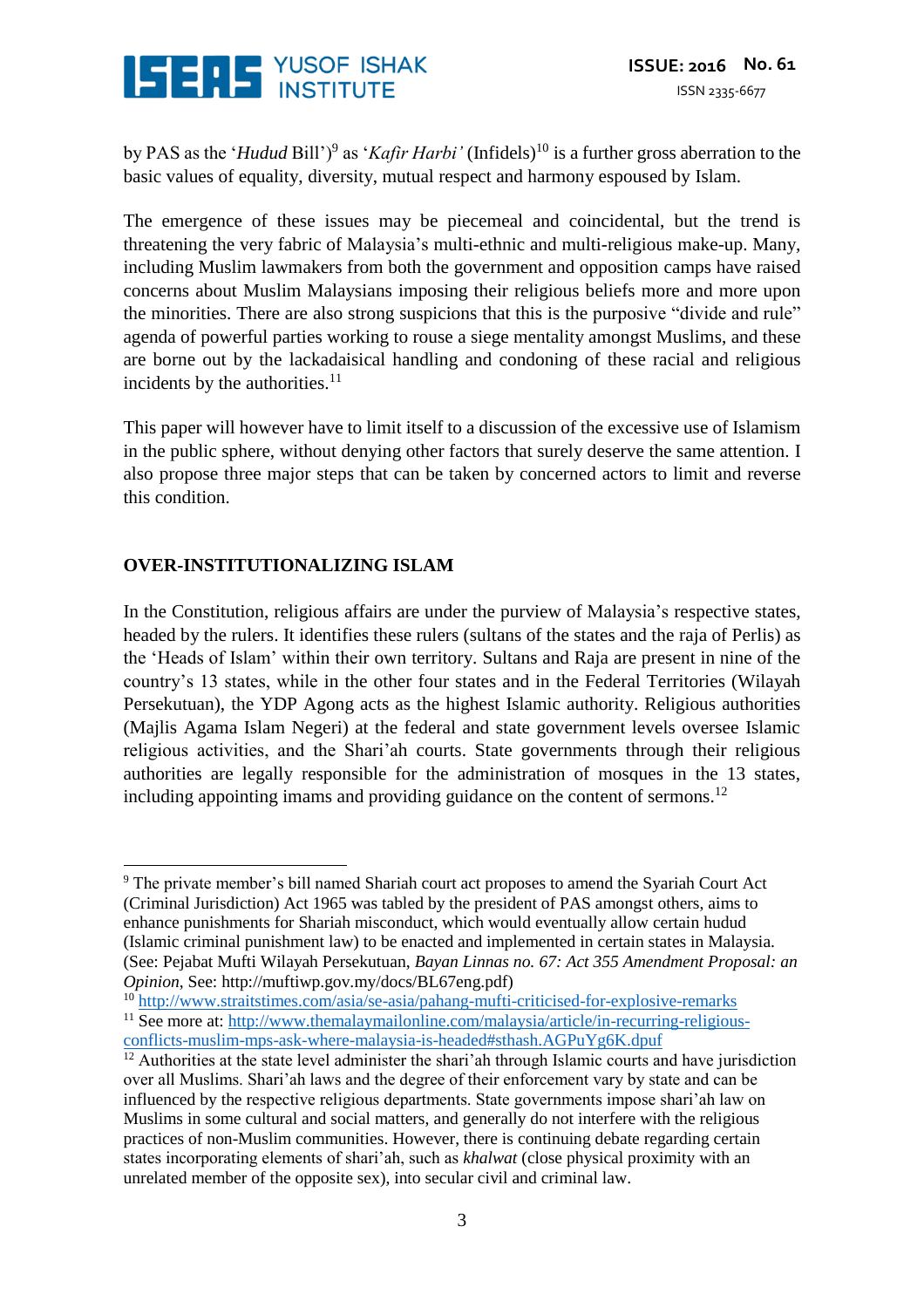

The effectiveness of the state religious authorities in playing their roles and keeping their responsibilities has been increasingly questioned of late. The religious awakening among the Muslims since the 1970s raised their expectations concerning the management of Muslim affairs.<sup>13</sup> Some have chosen to support the religious authorities despite their flaws whilst others have called for their total abolishment, including at the federal level, and for religious matters to become an individual matter.<sup>14</sup>

Many educated, practising and pious Muslims remain critical of the religious authorities, especially in matters related to family disputes where the courts are seen as either being too male dominated or inefficient in dispensing justice.<sup>15</sup> Hence, when the Selangor religious authority made a ground-breaking decision by appointing female Shari'ah court judges (two as Shari'ah High Court judges, and seven others to the Lower Shari'ah Court), <sup>16</sup> it was overwhelmingly welcomed by many. The Mufti of Perlis, has actively addressed the khalwat issue,<sup>17</sup> the issue of child custodianship,<sup>18</sup> the ineffectiveness of Zakat distribution, and other matters<sup>19</sup> with opinions that many see to be contradicting the expressed thoughts of mainstream official religious authorities.

However, the discourse about Islam and Islamic law is a highly inflammatory and explosive one, and has to be managed appropriately. Malaysians are presently witnessing reactions and counter reactions; and rivalries and hostilities between the pro-establishment and the critics. This generates further conflict within the country's Muslim community.

To appease the Malay Muslim majority, the state and federal governments actively sponsor

 $15$  See as an example: Ahmad Mohamed Ibrahim, The future of the Shariah and the Shariah Courts in Malaysia, Ilmiah Publishers, Kuala Lumpur, 2001, pp.45; Zaleha Kamaruddin, Wanita dan kelewatan kes di mahkamah Syariah: antara persepsi dan realiti, Ins. Raihanah Abdullah (edit.), Wanita dan perundangan Islam, Ilmiah Publishers, Kuala Lumpur, 2001, pp. 38-39.

<sup>16</sup> [http://www.themalaymailonline.com/malaysia/article/the-first-two-women-shariah-high-court](http://www.themalaymailonline.com/malaysia/article/the-first-two-women-shariah-high-court-judges-in-malaysia)[judges-in-malaysia.](http://www.themalaymailonline.com/malaysia/article/the-first-two-women-shariah-high-court-judges-in-malaysia)

 $\overline{a}$  $13$  This increased religiosity of the Muslims has been expressed in other facets of daily living, including through market-demand, eg. KWSP Shari'ah, Hijab industry, Halal industry, other Shari'ah compliant industries, Islamic radio and TV channels, Islamic products in the market and the mushrooming of religious schools.

<sup>&</sup>lt;sup>14</sup> See the statement made by Tun Ismail's son (Dato Tawfiq Tun Ismail) on abolishing JAKIM as an example [\(http://www.astroawani.com/berita-malaysia/bubar-jakim-kenyataan-tawfik-kurang](http://www.astroawani.com/berita-malaysia/bubar-jakim-kenyataan-tawfik-kurang-sopan-dan-tidak-beradab-perkasa-80236)[sopan-dan-tidak-beradab-perkasa-80236\)](http://www.astroawani.com/berita-malaysia/bubar-jakim-kenyataan-tawfik-kurang-sopan-dan-tidak-beradab-perkasa-80236)

<sup>&</sup>lt;sup>17</sup> See [http://drmaza.com/home/?p=2827.](http://drmaza.com/home/?p=2827)

<sup>&</sup>lt;sup>18</sup> The Perlis Fatwa Committee has decided that the custody of children born in a non-Muslim family where a parent has converted to Islam should be granted to the parent deemed more capable of raising the children regardless of their religion and of caring for their welfare. He insisted that such a view represents the true teaching of Islam, which emphasizes justice. (See:

[http://www.nst.com.my/news/2015/09/fatwa-child-custody-only-applies-children-born-non](http://www.nst.com.my/news/2015/09/fatwa-child-custody-only-applies-children-born-non-muslim-family-perlis-mufti)[muslim-family-perlis-mufti\)](http://www.nst.com.my/news/2015/09/fatwa-child-custody-only-applies-children-born-non-muslim-family-perlis-mufti).

<sup>&</sup>lt;sup>19</sup> See [http://drmaza.blogspot.my/2007/02/kuala-lumpur-distribution-of-zakat.html;](http://drmaza.blogspot.my/2007/02/kuala-lumpur-distribution-of-zakat.html) Furthermore, His criticism of the Zakat institution rhymes very well with the lay Muslim who demands transparency, accountability and competency in the collection, utilisation and distribution of Zakat funds. (See[: http://www.astroawani.com/gaya-hidup/10-hujah-jawab-viral-negatif-mengenai](http://www.astroawani.com/gaya-hidup/10-hujah-jawab-viral-negatif-mengenai-zakat-109260)[zakat-109260.](http://www.astroawani.com/gaya-hidup/10-hujah-jawab-viral-negatif-mengenai-zakat-109260))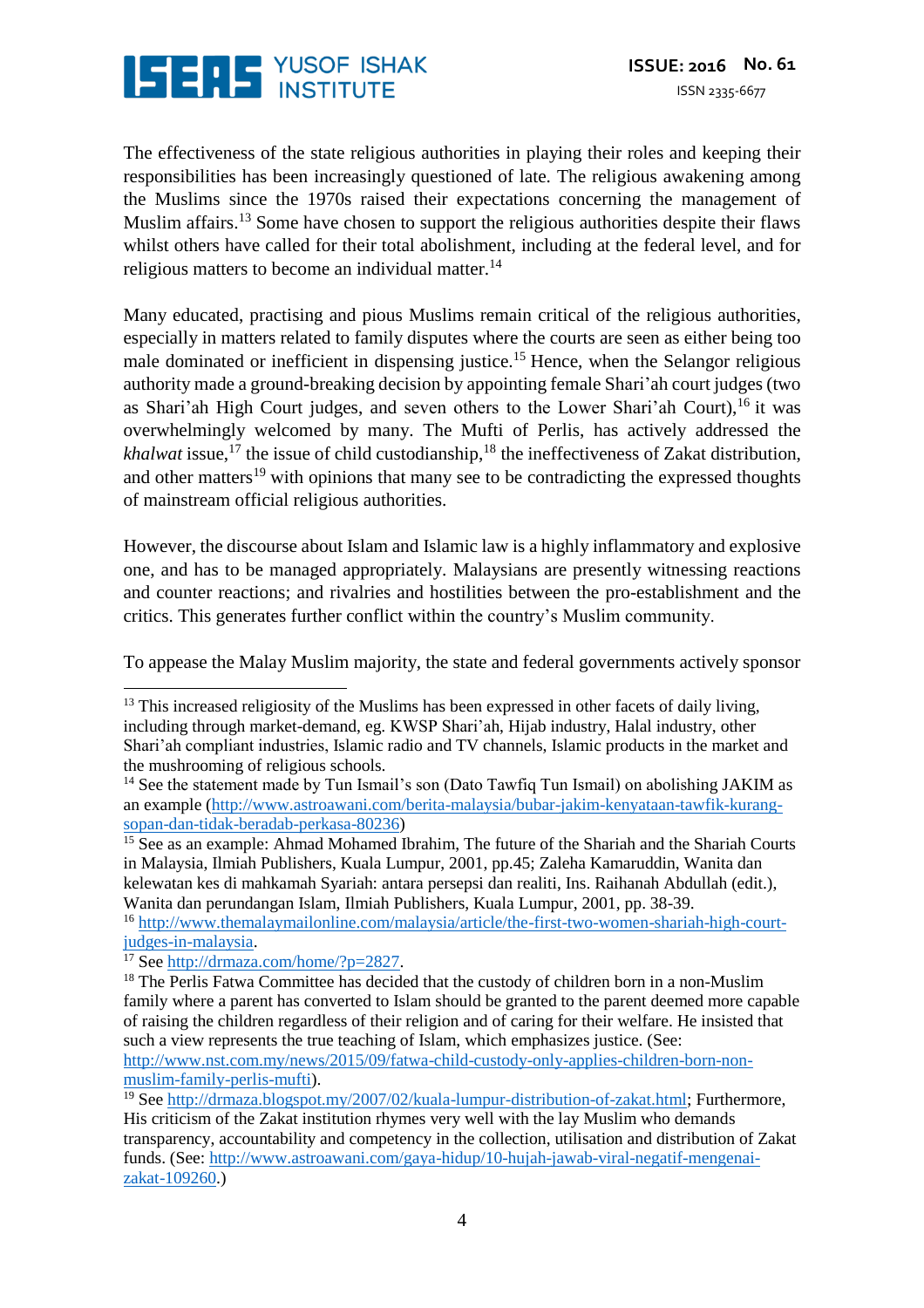

activities and programmes aimed at defending the religion and fronting themselves as the protectors and champions of Islam. They recruit and co-opt conservative religious scholars (*Ulama*), religious bodies, state and federal religious institutions for this purpose. However, some of their attempts end in failure, such as the rejection of a position in UMNO by the famous public preacher, Ustaz Kazim Elias.<sup>20</sup>

This further heightens the angst of some Muslims individuals and motivates their demand for de-Islamization of the state and federal religious institutions. Threatened by this antireligious fervour, supporters of the establishments rationalise that the critics whom they labelled as 'liberals' are *songsang* (deviant) or a greater evil than the ruling government, because their uncompromising demands for the abolishment of religious authorities and religious institutions, is tantamount to waging war against Islam.<sup>21</sup> There may be a widespread perception that many current leaders are corrupt, but the "conservative discourse" portrays the ruling government to be the lesser evil when compared to the liberals. These leaders are at least maintaining and protecting the role of Islam in the country, and their sincerity for the cause of Islam is evident in the various state-funded Islamic activities.

#### **PROPOSALS FOR CHANGE**

#### *Reforming the Office of the Mufti*

<u>.</u>

At the state level, the Mufti has a crucial and powerful role. He is both the advisor of the rulers on religious matters and the reliable reference for common folk on religious issues. In many contexts, he is seen as the state's most learned religious scholar. Such influence requires that the office of the Mufti itself be wisely studied and reformed in all states.

Muftis who are academically more qualified are evidently wiser and more diplomatic in their public announcements, and are also more willing to engage in inter-faith dialogues. This is an important characteristic that needs to be exploited. Examples of such Muftis are the Mufti of Perlis,<sup>22</sup> the Mufti of Penang,<sup>23</sup> and the recent Mufti of Wilayah Persekutuan

<sup>20</sup> See: "Ustaz Kazim tolak jadi MT UMNO", *Sinar Harian*, 4 December 2013.

<sup>&</sup>lt;sup>21</sup> Many Malays, whether practising Muslim or otherwise, would defend vehemently the 'sanctity of Islam' (*kesucian agama Islam*) against anybody threatening to 'belittle' or 'undermine' the religion.

 $^{22}$  Dr Mohd Asri Zainul Abidin is a well-known for his non-conventional views and is applauded by liberals and non-Muslims who perceive them as the voice of more open-minded religious Muslim scholars. (See his official page: [http://drmaza.com/home/\)](http://drmaza.com/home/).

 $^{23}$  As with the Mufti of WP, the Mufti of Penang, Datuk Dr Wan Salim Mohd Noor has been meeting with the state's Roman Catholic bishop, Sebastian Francis, to discuss issues such as the lack of a common platform to discuss syariah and civil laws, the threat presented by the Islamic State in Iraq and Syria, and extremism (See: http://www.straitstimes.com/asia/se-asia/penangsislamic-and-catholic-leaders-meet).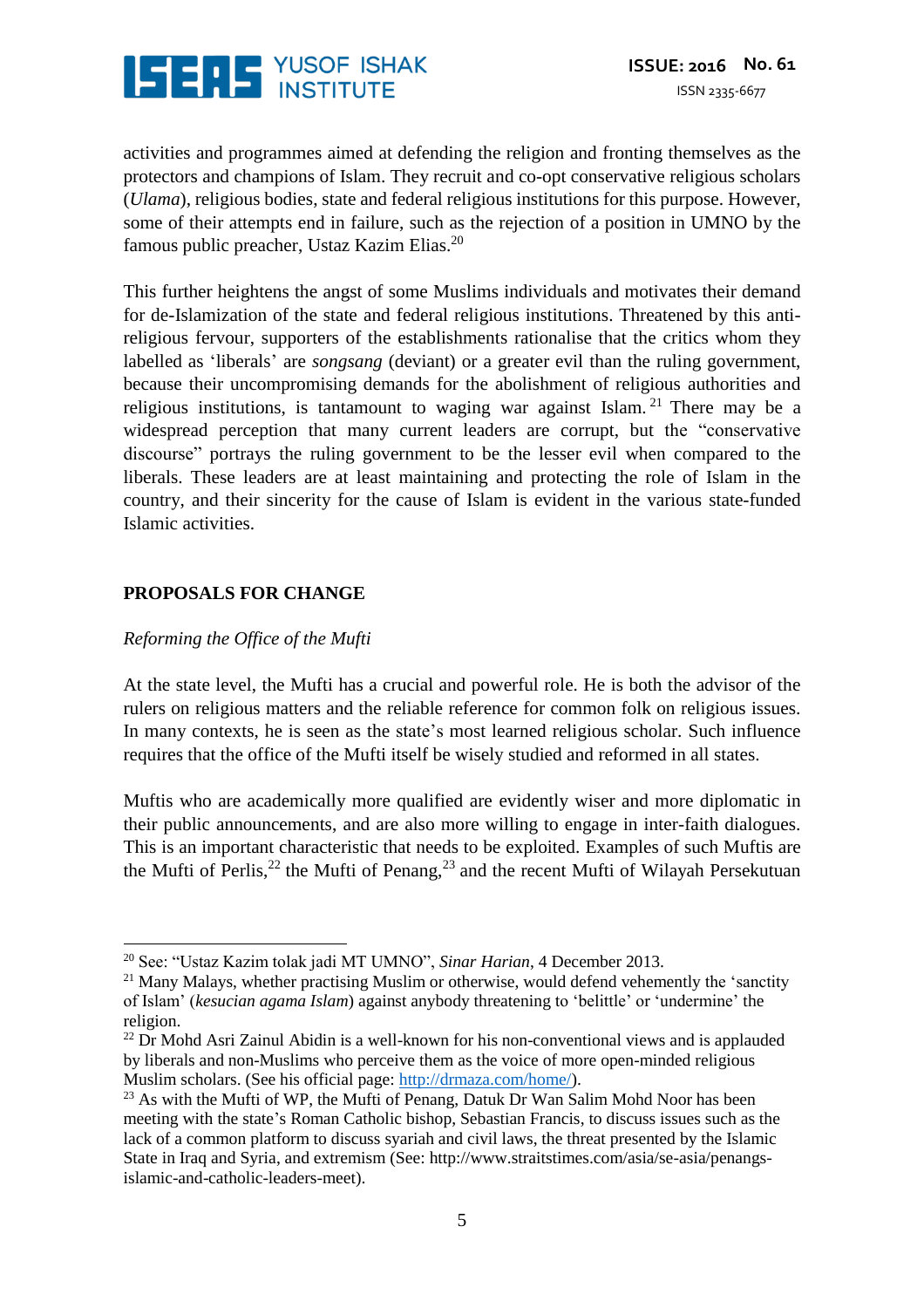

 $(WP)^{24}$ , all of whom are university graduates, from USM, UIAM and USIM, respectively.

Tellingly, the Mufti of Perlis has often gone against the official line of most religious state institutions when commenting on contemporary matters; and both the Mufti of WP and Penang have held discussions at work with leaders of other faiths. All this amounts to a major milestone in Malaysia's inter-faith discourse. It should also be added that proficiency in the English language, and international exposure especially in non-Muslim countries, clearly bring more sophistication in thought and action.

#### *Popularizing an inclusive Islamic discourse*

For deeper and more lasting effect, there is also a need for an inclusive Islamic discourse to be practised and for universal values and ethics to be embraced. It should be quite clear to Muslims that the call of Islam is not towards the homogenization of society into one single culture, identity or faith but for the observation and practice of good conduct and civility so as to ensure that diversity will nurture peace and serve the common good. Religious hegemony and intolerance in a pluralistic society will invariably result in conflict and nullify the claim that Islam is a religion of compassion, peace and freedom. Logically therefore, mutual respect and recognition of other believers and their beliefs should be sacred to Muslims, and *sine qua non* in ensuring a harmonious and peaceful community.<sup>25</sup>

To realize this vision, for a start, a neutral non-governmental and non-political platform is required to encourage Muslim scholars, intellectuals and like-minded academics with Islamic studies background to embrace this discourse. And once this discourse has been accepted among Islamic NGOs, joining with other faith and non-faith organizations in a collective effort to combat radicalism and extremism would not be difficult. Malaysia have many moderate, open-minded Islamic scholars, intellectuals and academics, but they have not enjoyed the space or the opportunity to mainstream their inclusive discourse of Islam.

#### *Nurturing mutual respect and developing a culture of mutual learning*

One major obstacle to understanding and tolerance across religious divides is in fact the ignorance about or lack of exposure to Malaysian society's multi-faith and multi-racial essence. This has easily led to misconceptions, prejudices and distrust, which is a recipe for racial and religious discord.

<sup>&</sup>lt;u>.</u>  $24$  Mufti of WP became the first state Mufti ever to accept an official invitation to visit the Archbishop of Kuala Lumpur, Most Reverend Julian Leow Beng Kim. This is perceived by some as an enhancing of the 'pluralism' agenda (See:

[http://www.themalaymailonline.com/projekmmo/berita/article/mufti-archbishop-kl-berpelukan](http://www.themalaymailonline.com/projekmmo/berita/article/mufti-archbishop-kl-berpelukan-rintis-jalinan-erat)[rintis-jalinan-erat;](http://www.themalaymailonline.com/projekmmo/berita/article/mufti-archbishop-kl-berpelukan-rintis-jalinan-erat) [http://malaysiadateline.com/index.php/berita-list/15-berita/863-mufti-wilayah](http://malaysiadateline.com/index.php/berita-list/15-berita/863-mufti-wilayah-persekutuan-terima-kunjungan-archbishop-kuala-lumpur)[persekutuan-terima-kunjungan-archbishop-kuala-lumpur\)](http://malaysiadateline.com/index.php/berita-list/15-berita/863-mufti-wilayah-persekutuan-terima-kunjungan-archbishop-kuala-lumpur).

 $25$  Peaceful co-existence and harmonious cohesion with other religious communities is well documented in Islamic history beginning with the Prophet's call in Makkah. (See Maszlee Malik & Musa Nordin, "Honour and Dignity for All Mankind", *Malaysiakini.com*, 30 June 2016).